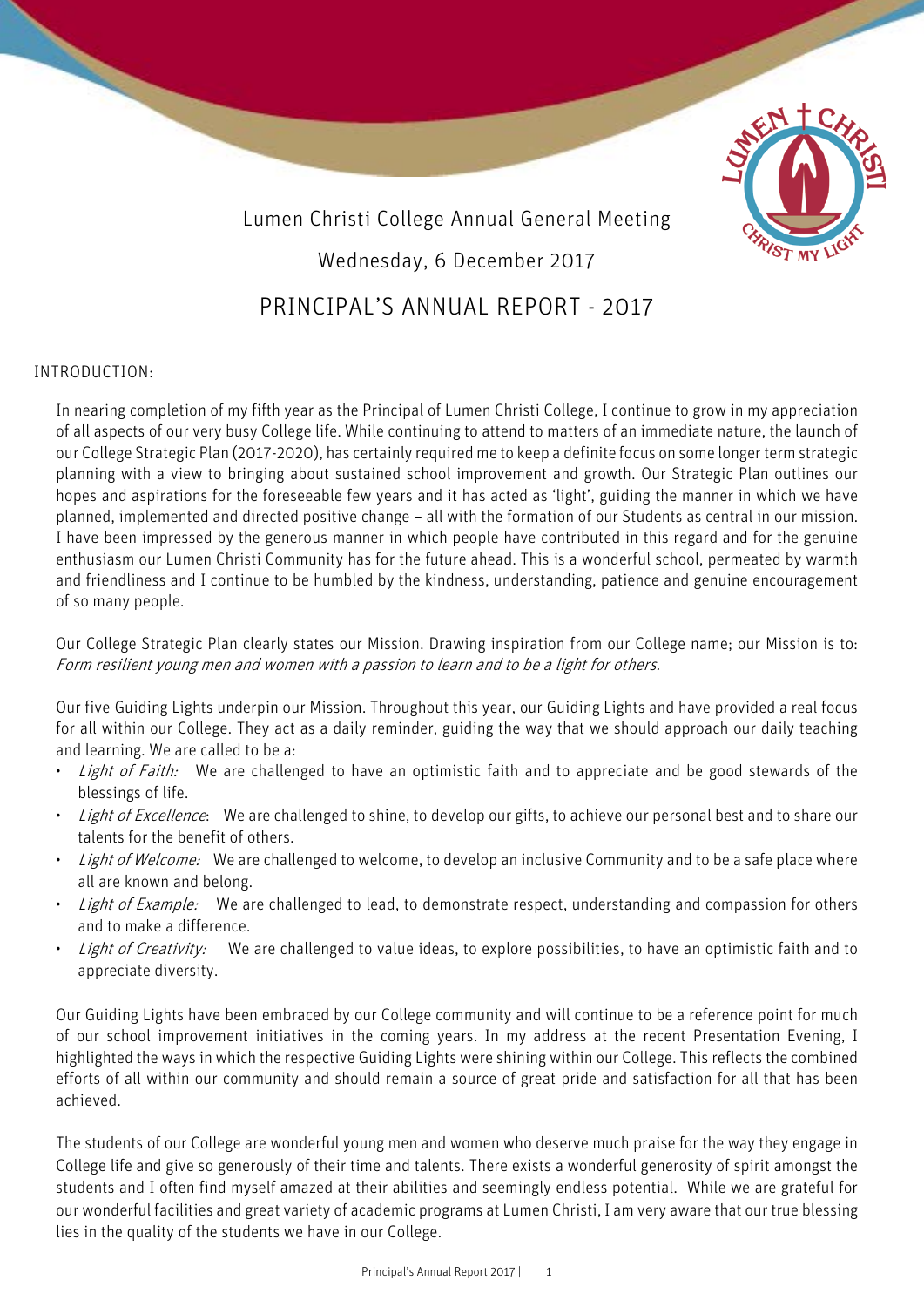I wish to thank the parents and families of Lumen Christi and acknowledge your role as the primary educators of your children. As a College, we look to assist and complement you in the formation and development of your children. There is no more important job than parenting; thank you for entrusting us with your children and for your willingness to support the College in all that we do and in fostering positive Family/College relationships. As I have mentioned in several forums, student achievement and welfare is greatly enhanced when the school and the home enjoy a positive and meaningful partnership that is centered on the care and progress of each and every student. In our increasingly secular society, the ability of the Family and the College to present a consistent message about respect for others and making right choices, all within the framework of sound Christian values, greatly assists students to develop and grow with a degree of certainty and to be a 'light for others'.

The College Staff are dedicated to our students and work very hard to serve them both, inside the classroom and in a variety of capacities beyond the classroom setting. I sincerely acknowledge our College Staff - teaching, non-teaching and senior management - for the manner in which they are managing and implementing the constant raft of educational changes and the ever-increasing accountability measures placed on schools. Likewise, I appreciate their patience, understanding and genuine effort in implementing and supporting the many changes that continue to be introduced at a school level as part of our own strategic improvement process.. I would also caution them by suggesting that there are more changes ahead, always mindful of student achievement and with a view to school improvement. I admire that the overarching concern of the College Staff, at all times, remains the individual student and the desire to deliver the best possible educational outcomes for all students.

I am delighted to be a part of this wonderful community and consider it a privilege to serve the students, staff and parents as Principal of Lumen Christi College.

2017 – YEAR IN REVIEW:

In accordance with directives from Catholic Education Western Australia (CEWA), and as part of the Quality Catholic Schools initiatives for sustained school improvement, the Annual School Report is required to follow a set format and be reflective of the Annual School Improvement Plan (ASIP). Complying with such guidelines, the following Annual School Report will examine each of the Goals set out in the 2017 ASIP and provide evidence on the respective 'success indicators'.

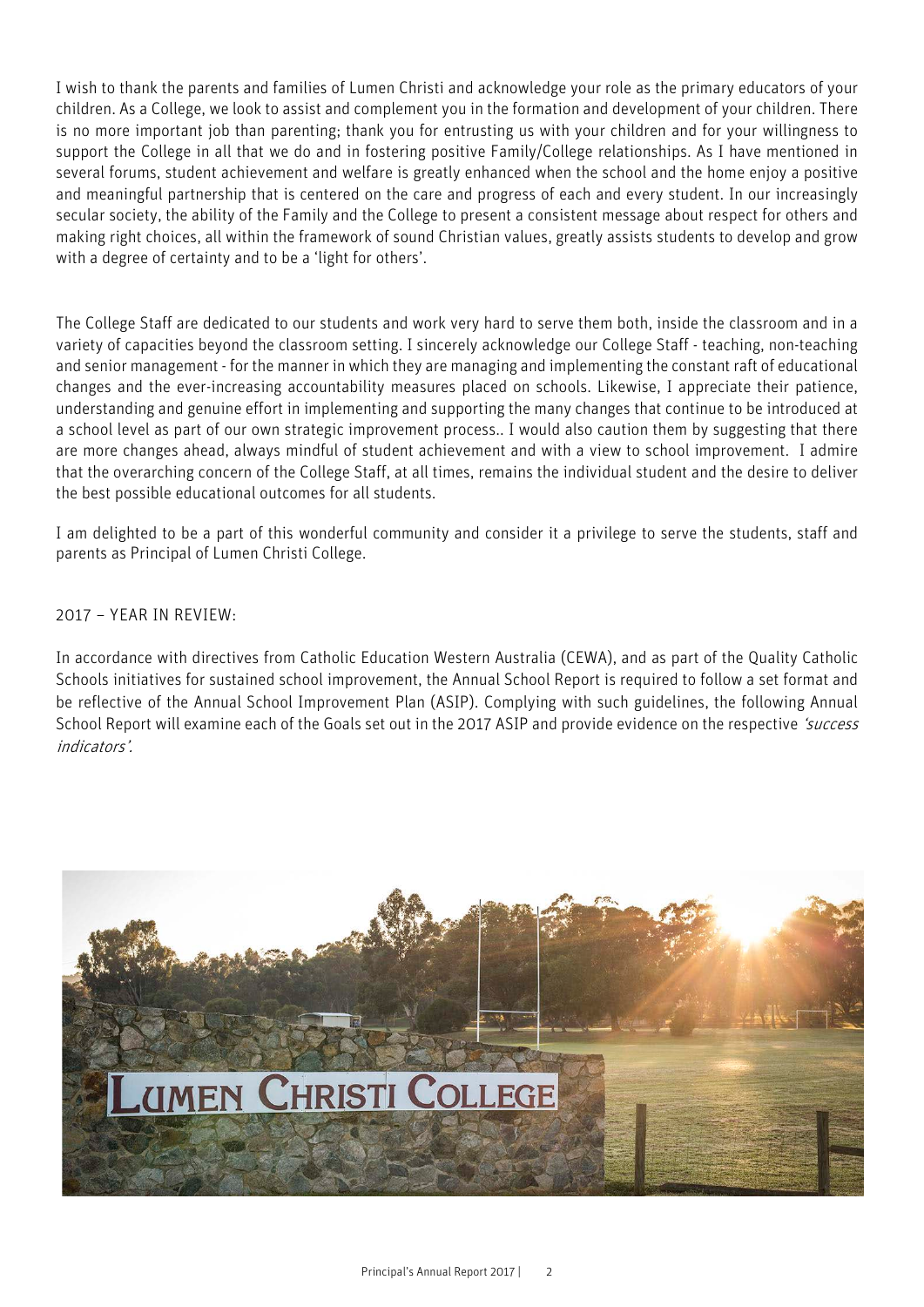|                                                  |                                                                                                                                                                                                                |                                                                                                                                                                          |                                                                                                                                                                        | ASIP Review - Annual School Report 2017                                            |                                                                                                                                                                                                                                                                                                                                                                                                                                                                                                                                                                                                                                                                                                                                                                                                                                                                                                                                                                                                                                                                                                                                                                                                                                                                                                                                                     |
|--------------------------------------------------|----------------------------------------------------------------------------------------------------------------------------------------------------------------------------------------------------------------|--------------------------------------------------------------------------------------------------------------------------------------------------------------------------|------------------------------------------------------------------------------------------------------------------------------------------------------------------------|------------------------------------------------------------------------------------|-----------------------------------------------------------------------------------------------------------------------------------------------------------------------------------------------------------------------------------------------------------------------------------------------------------------------------------------------------------------------------------------------------------------------------------------------------------------------------------------------------------------------------------------------------------------------------------------------------------------------------------------------------------------------------------------------------------------------------------------------------------------------------------------------------------------------------------------------------------------------------------------------------------------------------------------------------------------------------------------------------------------------------------------------------------------------------------------------------------------------------------------------------------------------------------------------------------------------------------------------------------------------------------------------------------------------------------------------------|
| System<br>Strategic<br><b>Outcomes</b><br>(LEAD) | Strategic Plan<br>Link<br>(School)                                                                                                                                                                             | <b>SMART Goals (Specific,</b><br>Measurable, Achievable,<br>Results, Timed)                                                                                              | QCS<br>Component Link                                                                                                                                                  | Goals linked to the College<br>Strategic Plan                                      | <b>Success Indicators</b>                                                                                                                                                                                                                                                                                                                                                                                                                                                                                                                                                                                                                                                                                                                                                                                                                                                                                                                                                                                                                                                                                                                                                                                                                                                                                                                           |
| Learning                                         | 1. Use student data to<br>identify learning<br>issues as early as<br>possible                                                                                                                                  | Establish a consistent whole school<br>approach to effectively analyse existing<br>student performance data and seek new<br>ways to analyse such data<br><b>ACHIEVED</b> | 301 An Explicit Improvement<br>Agenda<br>302 Analysis and Discussion of Data                                                                                           | A culture of academic rigour and challenge<br>Higher levels of student achievement | Progress made in using student data to identify learning issues, as below:<br>Carried to 2018 as part of ongoing process and longitudinal tracking<br>$\bullet$<br>of PPR<br>Extracting PPI data each semester and linking to Student Reports<br>$\bullet$<br>(Need to focus now on Learning Srea analysis)<br>Targeted work of HOLAs Maths & English (NAPLAN & OLNA)<br>$\bullet$<br>Targeted work of HOLA RE (for BRLA)<br>Literacy Support Advisor analyses data with view for intervention<br>A process for analysing and presenting Academic Data is established<br>$\bullet$<br>with a view to identifying trends.<br>Future Development:<br>A student directed 'My Report" is considered for 2018<br>$\bullet$<br>An annual process for analysing and presenting Student Performance<br>$\bullet$<br>Data (PPI) is established with a view to identifying individual and<br>cohort trends and identifying significant changes (improvement or<br>decline)<br>An annual process for analysing and presenting both Academic and<br>$\bullet$<br>Student Performance Data is established in all Learning Areas with a<br>view to identifying trends and adjusting curriculum and/or pedagogy<br>within Learning Areas<br>Automating PPI data<br>$\bullet$<br>Allowing LA analysis data of PPI<br>Looking for Leading Lights analytics to assist |
| Learning                                         | 2. Establish<br>intervention<br>programs to meet<br>individual<br>student need -<br>support programs for<br>Students<br>experiencing<br>difficulty and<br>extension programs<br>for high achieving<br>Students | Establish specific student learning<br>programs for those students identified<br>as needing additional literacy support<br><b>ACHIEVED</b>                               | 301 An Explicit Improvement<br>Agenda<br>302 Analysis and Discussion of Data<br>303 A Culture that Promotes<br>Learning<br>307 Differentiated Teaching and<br>Learning | A culture of academic rigour and challenge<br>Higher levels of student achievement | Literacy Support Intervention Program (Year 7-9) is established for<br>$\bullet$<br>the commencement of 2017 (Plans to include numeracy intervention<br>for 2018)<br>Restructure of core learning classes, Yr7-10<br>$\bullet$<br>Foundation Studies levels for appropriate Year 11 and 12 Courses are<br>established<br>Additional teacher support is allocated to assist Literacy Support and<br>$\bullet$<br>LST in 2018<br>Ongoing analysis of the LS Program, through consideration of student<br>$\bullet$<br>data, so as to properly consider any future changes and, where<br>deemed necessary, implement such changes<br>OLNA Support Groups established<br>$\bullet$<br>Commencement of Learning Plans for each Aboriginal Student for<br>2018 (established in 2017)<br>Commencement of a weekly AIME Tutoring Sessions at the College for<br>$\bullet$<br>Aboriginal Students - 2017 & beyond<br>College Membership with Dyslexia Speld Foundation, enabling<br>$\bullet$<br>continued access to quality PL and high-quality resources<br>Active promotion of quality, evidence- based PL focused on students<br>with Learning Difficulties                                                                                                                                                                                              |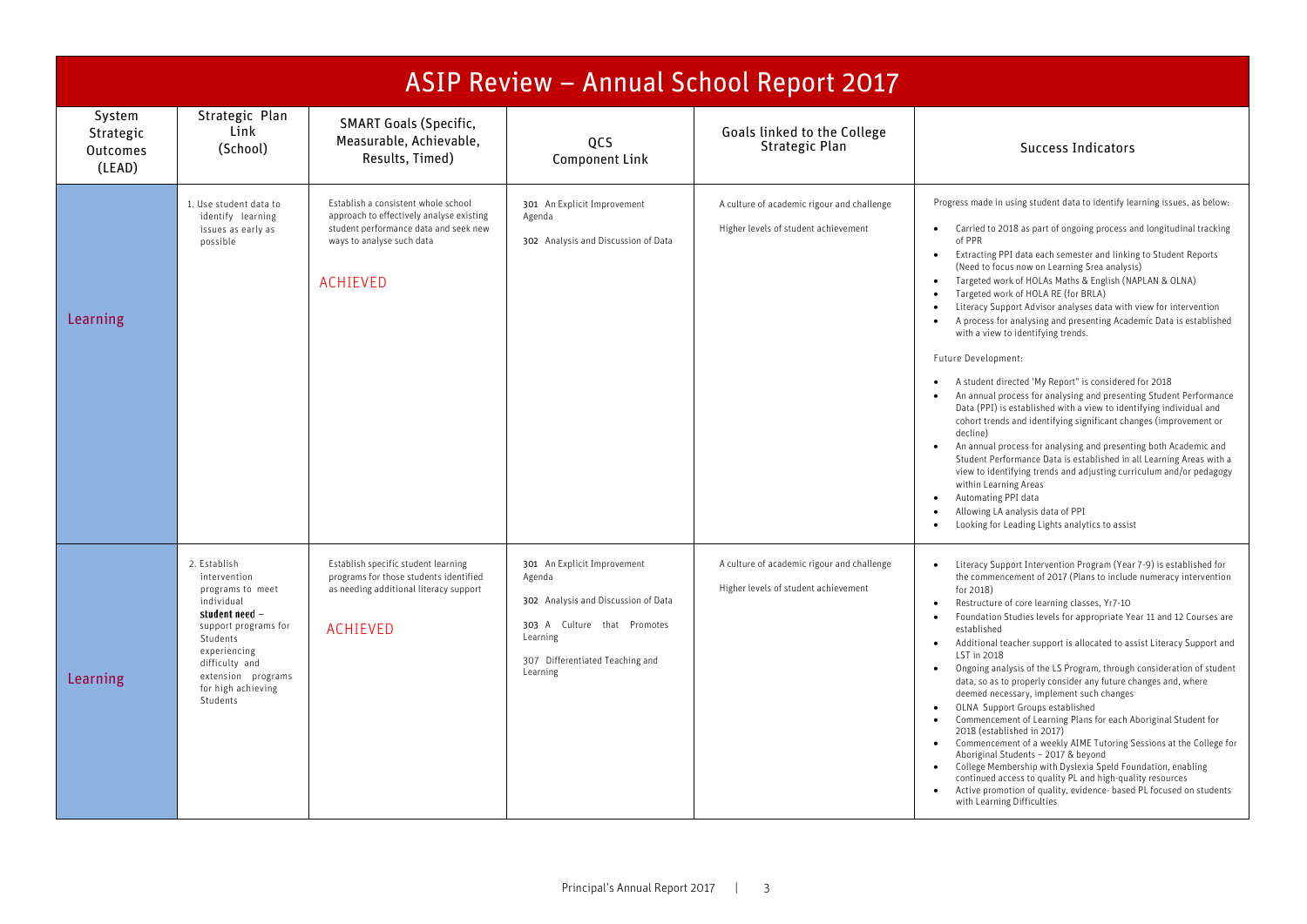|                                                  |                                                                                                                                                                   |                                                                                                                                                              |                                                                                                                                                                        | ASIP Review - Annual School Report 2017                                                             |                                                                                                                                                                                                                                                                                                                                                                                                                                                                                                                                                                                                                                                                                                                                                                                                                                                             |
|--------------------------------------------------|-------------------------------------------------------------------------------------------------------------------------------------------------------------------|--------------------------------------------------------------------------------------------------------------------------------------------------------------|------------------------------------------------------------------------------------------------------------------------------------------------------------------------|-----------------------------------------------------------------------------------------------------|-------------------------------------------------------------------------------------------------------------------------------------------------------------------------------------------------------------------------------------------------------------------------------------------------------------------------------------------------------------------------------------------------------------------------------------------------------------------------------------------------------------------------------------------------------------------------------------------------------------------------------------------------------------------------------------------------------------------------------------------------------------------------------------------------------------------------------------------------------------|
| System<br>Strategic<br><b>Outcomes</b><br>(LEAD) | Strategic Plan<br>Link<br>(School)                                                                                                                                | <b>SMART Goals (Specific,</b><br>Measurable, Achievable,<br>Results, Timed)                                                                                  | QCS<br><b>Component Link</b>                                                                                                                                           | Goals linked to the College<br>Strategic Plan                                                       | Success Indicators                                                                                                                                                                                                                                                                                                                                                                                                                                                                                                                                                                                                                                                                                                                                                                                                                                          |
| Learning                                         |                                                                                                                                                                   | Establish specific student learning<br>programs for those students identified<br>as requiring academic extension<br><b>ACHIEVED</b>                          | 301 An Explicit Improvement<br>Agenda<br>302 Analysis and Discussion of Data<br>303 A Culture that Promotes<br>Learning<br>307 Differentiated Teaching and<br>Learning | A culture of academic rigour and challenge<br>Higher levels of student achievement                  | Senior School Tutorials commenced in the G Centre and are formalised<br>for 2017<br>Existing GATS, Learning Clubs etc. are properly analysed with a view to<br>expansion in 2018-19<br>Education Perfect, ACER Maths, etc are well established<br>$\bullet$<br>Future Development:<br>Look to analyse various extension programs with a view to appointing<br>an Academic Excellence Coordinator in future (2018/2019)                                                                                                                                                                                                                                                                                                                                                                                                                                      |
| Learning                                         | 6. Establish a consistent<br>school-wide approach<br>to increasing the<br>resiliency of Students<br>and their level of<br>confidence in their<br>ability to learn | Consolidate Positive Psychology<br>initiatives, focusing on student<br>resiliency strategies and opportunities<br>for student affirmation<br><b>ACHIEVED</b> | A Culture that Promotes<br>303<br>Learning<br>402 Pastoral Care of Students                                                                                            | A culture of academic rigour and challenge<br>Increased student engagement in their own<br>learning | • Scope and Sequence of Seminar Programs (7-12) have definite<br>reference to Positive Psychology strategies<br>Child Safety Curriculum is embedded across all years throughout the<br>school. Audit in 2017 for implementation in 2018<br>College Psychologist to intentionally build personal capacity in<br>$\bullet$<br>Positive Education through targeted PL and the building of greater<br>professional networks<br>Establishment of Seminar Committee in Term 2 which has proposed a<br>comprehensive sequential scope for Seminar Periods for Years 7-10<br>and a program for 2018 onwards including;<br>$\bullet$ Pos ED - ongoing<br>• Christian Service<br>• Study Skills<br>• Drug/alcohol/Cyber Safety<br>• Sport - house Activities<br>• House/Year Group Assemblies<br>• This has been completed and is ready for implementation in<br>2018 |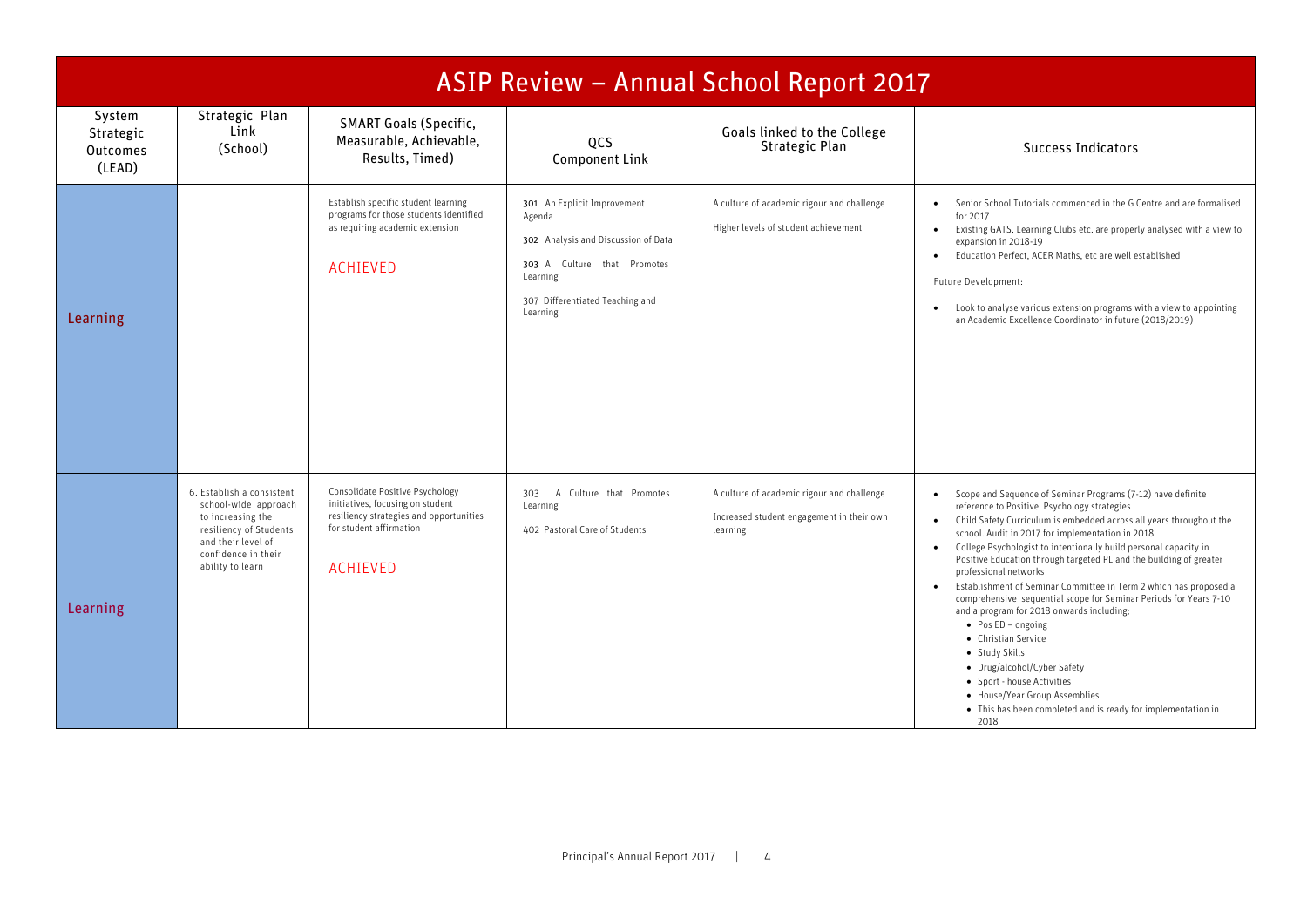|                                           | ASIP Review - Annual School Report 2017                                                                                                                                                                                                                                                                                                                                                                                                                                   |                                                                             |                                                                                                               |                                               |                                                                                                                                                                                                                                                                                                                                                                                                                                                                                                                                                                                                                                     |  |  |  |  |
|-------------------------------------------|---------------------------------------------------------------------------------------------------------------------------------------------------------------------------------------------------------------------------------------------------------------------------------------------------------------------------------------------------------------------------------------------------------------------------------------------------------------------------|-----------------------------------------------------------------------------|---------------------------------------------------------------------------------------------------------------|-----------------------------------------------|-------------------------------------------------------------------------------------------------------------------------------------------------------------------------------------------------------------------------------------------------------------------------------------------------------------------------------------------------------------------------------------------------------------------------------------------------------------------------------------------------------------------------------------------------------------------------------------------------------------------------------------|--|--|--|--|
| System<br>Strategic<br>Outcomes<br>(LEAD) | Strategic Plan<br>Link<br>(School)                                                                                                                                                                                                                                                                                                                                                                                                                                        | <b>SMART Goals (Specific,</b><br>Measurable, Achievable,<br>Results, Timed) | QCS<br>Component Link                                                                                         | Goals linked to the College<br>Strategic Plan | <b>Success Indicators</b>                                                                                                                                                                                                                                                                                                                                                                                                                                                                                                                                                                                                           |  |  |  |  |
| Engagement                                | 2. Provide time and<br>Establish a program of Professional<br>structured<br>Partnerships and Reflective Practice that<br>opportunities for<br>provides a consistent structure for each<br>teaching Staff to<br>individual teacher to positively examine<br>evaluate the<br>the/their teaching and learning process<br>effectiveness of their<br>teaching, receive<br>constructive feedback<br>NOT ACHIEVED<br>and use this feedback<br>to make adjustments<br>to practice |                                                                             | 303 A Culture that Promotes Learning<br>305 An Expert Teaching Team<br>308 Effective Pedagogical<br>Practices | Increased teaching quality and consistency    | Future Development:<br>College has implemented a comprehensive, objective, longitudinal<br>$\bullet$<br>Middle Leaders' Appraisal tool, which is aligned to AITSL Standards.<br>This provides appraises with fine - grained feedback, Professional<br>Coaching and the opportunity to set clear goals, and measure<br>growth longitudinally though successive Appraisals<br>Commence a cycle of staff good practice presentations at respective<br>$\bullet$<br>LA meetings with a view to showcasing 'best practice' presentations<br>at whole Staff Meetings.<br>Instigate a 'Concurrent Sessions' day of PL in 2018<br>$\bullet$ |  |  |  |  |
| Engagement                                |                                                                                                                                                                                                                                                                                                                                                                                                                                                                           | Professional Partnerships<br>NOT ACHIEVED                                   | 303 A Culture that Promotes Learning<br>308 Effective Pedagogical<br>Practices                                | Increased teaching quality and consistency    | Future Development:<br>Professional Partnerships and cycle of observations and reflections<br>$\bullet$<br>were informally encouraged in 2017<br>Looking to establish a formal whole school approach in 2018<br>$\bullet$                                                                                                                                                                                                                                                                                                                                                                                                           |  |  |  |  |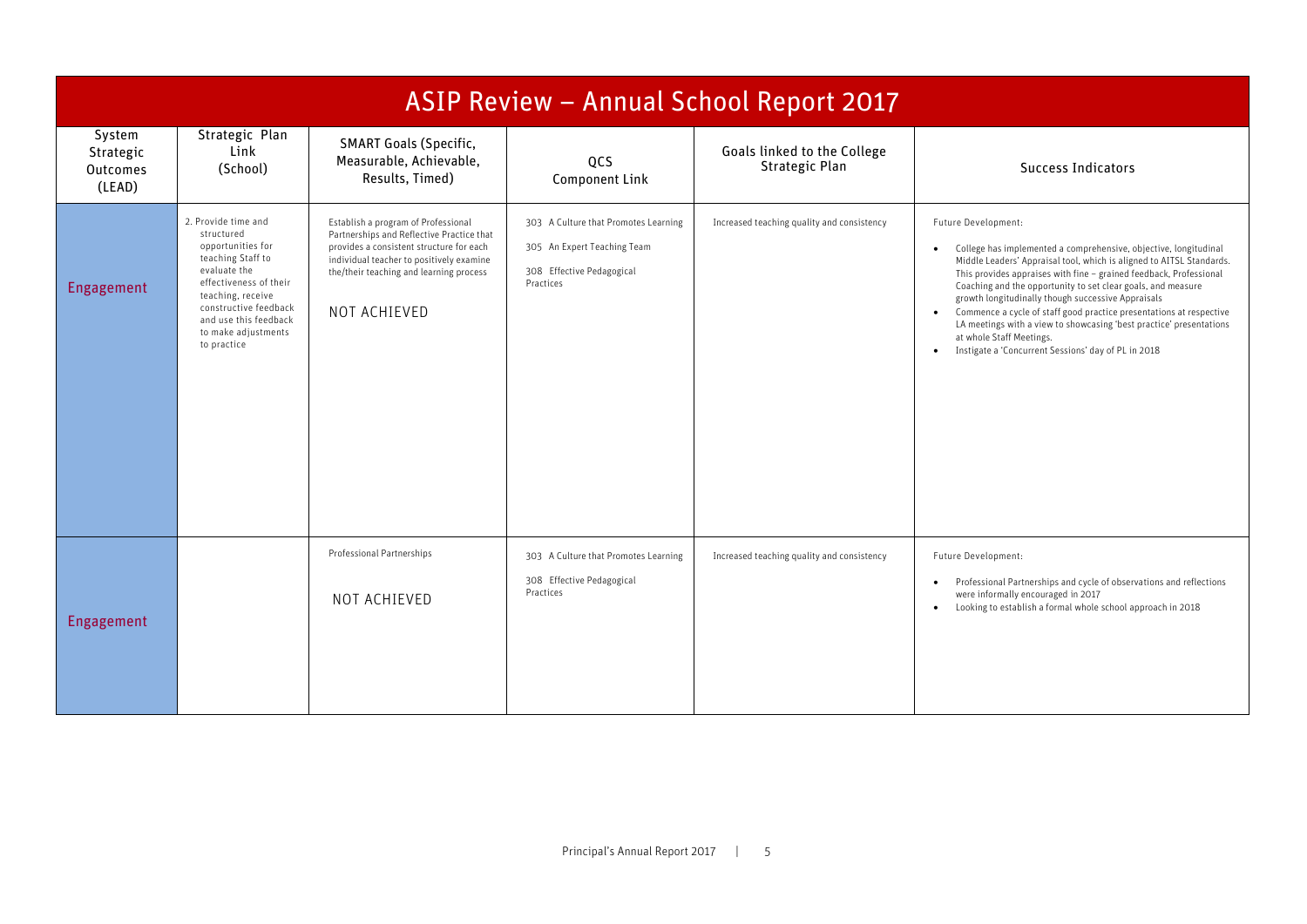| ASIP Review - Annual School Report 2017   |                                                                                                                                             |                                                                                                                                                                                                                                 |                                                                             |                                                                                  |                                                                                                                                                                                                                                                                                                                                                                                                                                                                                                                                                                                                                                                                                                                                                                                                                                                                                                                                                                                                                                                                                                                                                                                                                                                                                                                                                                                                                                                                                                                                                                                                                                                                                                                                                                                                                   |  |  |  |
|-------------------------------------------|---------------------------------------------------------------------------------------------------------------------------------------------|---------------------------------------------------------------------------------------------------------------------------------------------------------------------------------------------------------------------------------|-----------------------------------------------------------------------------|----------------------------------------------------------------------------------|-------------------------------------------------------------------------------------------------------------------------------------------------------------------------------------------------------------------------------------------------------------------------------------------------------------------------------------------------------------------------------------------------------------------------------------------------------------------------------------------------------------------------------------------------------------------------------------------------------------------------------------------------------------------------------------------------------------------------------------------------------------------------------------------------------------------------------------------------------------------------------------------------------------------------------------------------------------------------------------------------------------------------------------------------------------------------------------------------------------------------------------------------------------------------------------------------------------------------------------------------------------------------------------------------------------------------------------------------------------------------------------------------------------------------------------------------------------------------------------------------------------------------------------------------------------------------------------------------------------------------------------------------------------------------------------------------------------------------------------------------------------------------------------------------------------------|--|--|--|
| System<br>Strategic<br>Outcomes<br>(LEAD) | Strategic Plan<br>Link<br>(School)                                                                                                          | <b>SMART Goals (Specific,</b><br>Measurable,<br>Achievable, Results,<br>Timed)                                                                                                                                                  | QCS<br><b>Component Link</b>                                                | Goals linked to the College<br>Strategic Plan                                    | <b>Success Indicators</b>                                                                                                                                                                                                                                                                                                                                                                                                                                                                                                                                                                                                                                                                                                                                                                                                                                                                                                                                                                                                                                                                                                                                                                                                                                                                                                                                                                                                                                                                                                                                                                                                                                                                                                                                                                                         |  |  |  |
| Engagement                                | 3. Provide time and<br>structured<br>opportunities to<br>recognise effective<br>practice and share<br>these more broadly<br>with colleagues | Examine the type, allocation and<br>structure of Professional<br>Development opportunities so as<br>to target shared best practice<br>relative to the professional<br>growth needs of individual<br>teachers<br><b>ACHIEVED</b> | 303 A Culture that Promotes Learning<br>308 Effective Pedagogical Practices | Increased teaching quality and consistency<br>Growth of leaders through learning | With the Collaborative Project, opportunities have been provided for<br>the sharing of practice between Learning Areas with the 5 High Impact<br>Strategies<br>Enhanced knowledge and application of AITSL Standards to various<br>$\bullet$<br>aspects of learning and teaching<br>A focus on best practice and peer observation becomes a regular<br>$\bullet$<br>feature of Staff Meetings, PL days and similar. To be implemented in<br>2018<br>Achieved with a focus on Teaching & Non - teaching Staff<br>$\bullet$<br>Accreditation, and the implementation of CEWA's Leading Lights in<br>2017 and beyond<br>HOLA Learning Support undertook 'Train the Trainer' PL in Protective<br>$\bullet$<br>Behaviours so all Learning Support Teaching Staff and TAs will be<br>trained for 2018<br>ATA attended National Conference on Aboriginal Education<br>$\bullet$<br>ATA undertaking Cert III to become 'Qualified' in 2018<br>$\bullet$<br>College Psychologist undertook targeted Positive Education PL<br>$\bullet$<br>Family Counsellor undertook targeted PL related to the role<br>College Psychologist undertook Tuning into Teens course to conduct<br>$\bullet$<br>throughout 2018<br>Ensured all members of SST have currency in Gatekeeper PL<br>$\bullet$<br>Engagement of CEWA Consultants to provide targeted PL on;<br>• Code of Conduct<br>• Mandatory Reporting<br>• Keeping Safe: Child Protection Curriculum<br>Implementation of Leading Lights and future migration of College IT.<br>$\bullet$<br>Active promotion of PL opportunities for Non-teaching Staff to build<br>$\bullet$<br>capacity in roles, and as Middle - Leaders within the College<br>A 'Technology for Learning' Coordinator has been appointed to improve<br>$\bullet$<br>the use of technology in the classroom |  |  |  |
|                                           |                                                                                                                                             |                                                                                                                                                                                                                                 |                                                                             |                                                                                  | Future Development:<br>Sharing of teaching practice as coordinated through respective LA and<br>$\bullet$<br>Staff meetings. To be coordinated by Deputy Principal (Teaching &<br>Learning), Deputy Principal (Staffing & Operations) and Technology<br>for Learning Coordinator                                                                                                                                                                                                                                                                                                                                                                                                                                                                                                                                                                                                                                                                                                                                                                                                                                                                                                                                                                                                                                                                                                                                                                                                                                                                                                                                                                                                                                                                                                                                  |  |  |  |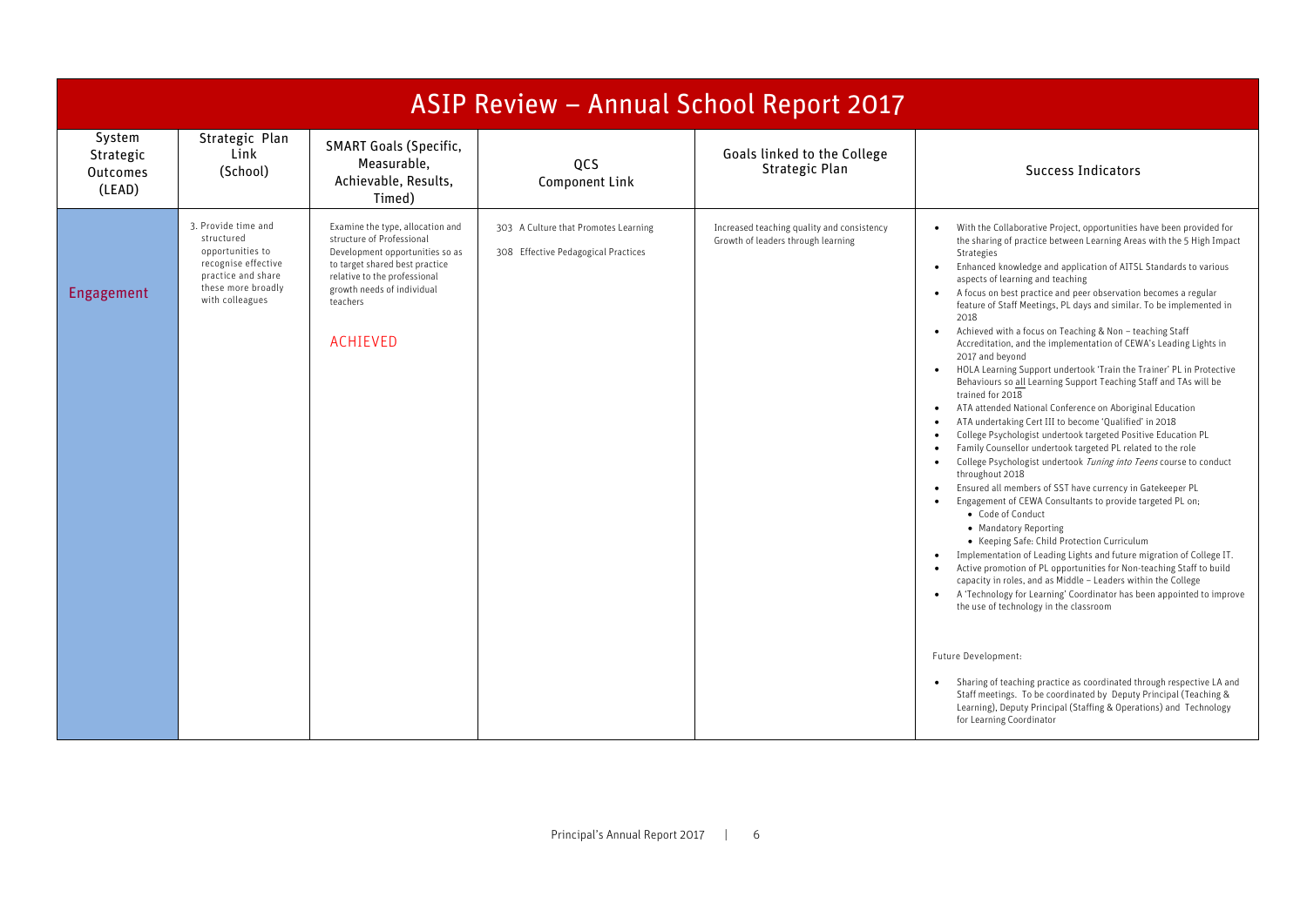|                                                  | ASIP Review - Annual School Report 2017                                                                                                                                |                                                                                                                                                                                                                                                                                                                                                            |                                                                                 |                                                                                                                                     |                                                                                                                                                                                                                                                                                                                                                                                                                                                                                                                                                                                                                                                                                                                                                                                                                                                                                                                                                                                                                                                                                                                                                                                                                                                                                                                                                                                                                                                                                                                                                                                                                                                                                                                                                                                                                                                                                                                                                                                                                                                                                                                                                                                                                                      |  |  |  |  |
|--------------------------------------------------|------------------------------------------------------------------------------------------------------------------------------------------------------------------------|------------------------------------------------------------------------------------------------------------------------------------------------------------------------------------------------------------------------------------------------------------------------------------------------------------------------------------------------------------|---------------------------------------------------------------------------------|-------------------------------------------------------------------------------------------------------------------------------------|--------------------------------------------------------------------------------------------------------------------------------------------------------------------------------------------------------------------------------------------------------------------------------------------------------------------------------------------------------------------------------------------------------------------------------------------------------------------------------------------------------------------------------------------------------------------------------------------------------------------------------------------------------------------------------------------------------------------------------------------------------------------------------------------------------------------------------------------------------------------------------------------------------------------------------------------------------------------------------------------------------------------------------------------------------------------------------------------------------------------------------------------------------------------------------------------------------------------------------------------------------------------------------------------------------------------------------------------------------------------------------------------------------------------------------------------------------------------------------------------------------------------------------------------------------------------------------------------------------------------------------------------------------------------------------------------------------------------------------------------------------------------------------------------------------------------------------------------------------------------------------------------------------------------------------------------------------------------------------------------------------------------------------------------------------------------------------------------------------------------------------------------------------------------------------------------------------------------------------------|--|--|--|--|
| System<br>Strategic<br><b>Outcomes</b><br>(LEAD) | Strategic Plan<br>Link<br>(School)                                                                                                                                     | <b>SMART Goals (Specific,</b><br>Measurable,<br>Achievable, Results,<br>Timed)                                                                                                                                                                                                                                                                             | <b>OCS</b><br><b>Component Link</b>                                             | Goals linked to the College<br><b>Strategic Plan</b>                                                                                | <b>Success Indicators</b>                                                                                                                                                                                                                                                                                                                                                                                                                                                                                                                                                                                                                                                                                                                                                                                                                                                                                                                                                                                                                                                                                                                                                                                                                                                                                                                                                                                                                                                                                                                                                                                                                                                                                                                                                                                                                                                                                                                                                                                                                                                                                                                                                                                                            |  |  |  |  |
| Accountability<br>(Stewardship)                  | 1. Hold exit interviews to<br>obtain feedback on<br>where the College is<br>not achieving the<br>desired outcomes<br>articulated in this plan                          | Conduct exit interviews with all<br>students (including graduating<br>cohort) and Staff exiting the<br>College so as to ascertain their<br>experiences, thoughts and<br>opinions on our performance and<br>potential for improvement<br>relative to our Strategic Plan<br>• Exit Interviews with Staff have<br>not been undertaken in 2017<br>NOT ACHIEVED | 201 Engagement with the School Community<br>302 Analysis and Discussion of Data | Strong enrolment of new Students and<br>retention of existing Students<br>Community that continues to be inclusive<br>and welcoming | Future Development:<br>Student questionnaire and follow up interview questions have been<br>$\bullet$<br>established (different types) and Student Exit Interviews need to<br>formalised. Such interviews will form part of the overall clearance and<br>exit process<br>Must establish a formal exit survey for Yr12s in 2018. (Using five Guiding<br>$\bullet$<br>Lights)<br>SST and DO to look at in 2018<br>$\bullet$                                                                                                                                                                                                                                                                                                                                                                                                                                                                                                                                                                                                                                                                                                                                                                                                                                                                                                                                                                                                                                                                                                                                                                                                                                                                                                                                                                                                                                                                                                                                                                                                                                                                                                                                                                                                            |  |  |  |  |
| Accountability<br>(Stewardship)                  | 4. Plan for continued<br>upgrades to<br>classrooms, grounds<br>and Staff facilities<br>ensuring spaces are<br>contemporary,<br>attractive and<br>conducive to learning | Implement the respective stages<br>within the College Capital<br>Development Plan (2016<br>-2020) and establish other<br>improvement and maintenance<br>plans as required<br><b>ACHIEVED</b>                                                                                                                                                               | 304 Targeted Use of School Resources                                            | Good governance and resource allocation to<br>advance our mission                                                                   | Ongoing Maintenance and ICT Plan is established and financial planning allows<br>$\bullet$<br>for upgrade and maintenance of buildings and facilities beyond 2017.<br>ICT infrastructure supports current teaching pedagogy trends.<br>$\bullet$<br>Short term financial planning (3 to 5 years) is indicative of student enrolment<br>$\bullet$<br>numbers.<br>Outsourcing of Facilities Hire has a positive impact financially and the PAC and<br>Sports Centre is fully maintained.<br>In 2017, the CDP projects continued with the finalisation of the Administration<br>block and renovations, the upgrade of Block B and Block C classrooms. The front<br>landscaping and entrance work also commenced in 2017 with;<br>• The finalisation and commencement of the front landscape<br>• The installation of the Station Street Entrance, gate and wall<br>• The installation of a new road surface to the front carparks<br>• Improvement to all front of College drainage<br>• Maintenance and renovation to the Administration building facade<br>The 2017 minor CDP items include;<br>• The Canteen has been offered funding to upgrade its facilities<br>• Renovation to the College Library<br>• Renovation to the Manual Arts Offices<br>• Renovation works to commence in G Centre<br>• Due to storm damage, the College PA System has been replaced<br>The ELT and the Grounds & Maintenance Manager have sought advice and pricing<br>on outsourcing grounds work for 2018. A decision TBC<br>A Five-year ICT and Grounds Maintenance Plan has been initiated<br>A new contract has been finalised in regards to our 1:1 ICT Leasing Program. The<br>$\bullet$<br>College has decided to go with HP on a staggered lease program<br>Upgrade to College Server due to classroom upgrades have occurred in 2017<br>$\bullet$<br>ICT has prepared and commenced roll-out of Leading Lights - CEWA initiative<br>The College has outsourced the Facilities Hire<br>New Departmental budget application process implemented in 2017<br>Weekly meetings initiated with Property & Maintenance Manager and ICT<br>Manager to discuss Capital and Finance (Financial projections will determine the<br>next phase of the CDP) |  |  |  |  |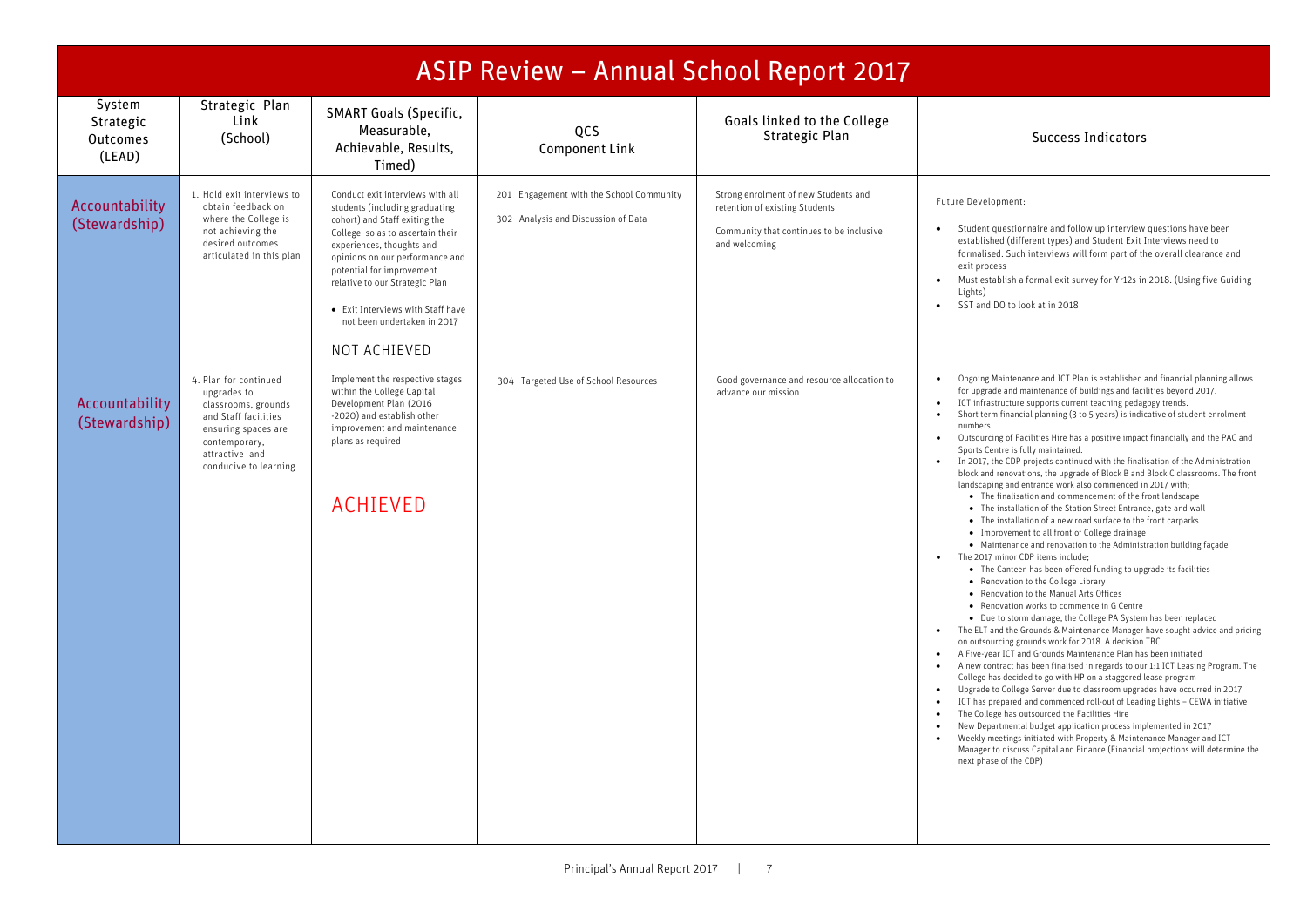|                                                  | <b>ASIP Review - Annual School Report 2017</b>                                              |                                                                                                                                                        |                                                                                                             |                                                                                                                                                                                              |                                                                                                                                                                                                                                                                                                                                                                                                                                                                                                                                                                                                                                                                                                                                                                                                                                                                                                                                                                                                                                                                                                                                                                                                                                                                                                                                                                                                                                                      |  |  |  |  |
|--------------------------------------------------|---------------------------------------------------------------------------------------------|--------------------------------------------------------------------------------------------------------------------------------------------------------|-------------------------------------------------------------------------------------------------------------|----------------------------------------------------------------------------------------------------------------------------------------------------------------------------------------------|------------------------------------------------------------------------------------------------------------------------------------------------------------------------------------------------------------------------------------------------------------------------------------------------------------------------------------------------------------------------------------------------------------------------------------------------------------------------------------------------------------------------------------------------------------------------------------------------------------------------------------------------------------------------------------------------------------------------------------------------------------------------------------------------------------------------------------------------------------------------------------------------------------------------------------------------------------------------------------------------------------------------------------------------------------------------------------------------------------------------------------------------------------------------------------------------------------------------------------------------------------------------------------------------------------------------------------------------------------------------------------------------------------------------------------------------------|--|--|--|--|
| System<br>Strategic<br><b>Outcomes</b><br>(LEAD) | Strategic Plan<br>Link<br>(School)                                                          | <b>SMART Goals (Specific,</b><br>Measurable,<br>Achievable, Results,<br>Timed)                                                                         | QCS<br><b>Component Link</b>                                                                                | Goals linked to the College<br>Strategic Plan                                                                                                                                                | <b>Success Indicators</b>                                                                                                                                                                                                                                                                                                                                                                                                                                                                                                                                                                                                                                                                                                                                                                                                                                                                                                                                                                                                                                                                                                                                                                                                                                                                                                                                                                                                                            |  |  |  |  |
| Discipleship                                     | 1. Promote a strong<br>understanding of<br>the new College<br>mission and<br>Guiding Lights | Understand, include and<br>celebrate the new College<br>Mission and Guiding Lights in all<br>aspects of College life and<br>culture<br><b>ACHIEVED</b> | 102 Integrating Catholic Faith, Life and<br>Culture<br>401 Staff Wellbeing<br>402 Pastoral Care of Students | Ongoing support for personal<br>faith<br>development<br>Understanding of the College Mission and<br>Guiding Lights                                                                           | College Community is aware and shows understanding of the Guiding Lights.<br>References to Mission and Guiding Lights are consistently made by Staff and<br>$\bullet$<br>Students.<br>Areas of College Marketing include Guiding Lights.<br>$\bullet$<br>Mission and Guiding Lights are visible around the College.<br>$\bullet$<br>Launched Lumen Love<br>$\bullet$<br>• Posters of Guiding Lights throughout the College<br>• Renewed Retreat programs for 2018<br>. Mission Identity in ALL Newsletters and College Assemblies<br>• Expanded exposure in College Annual<br>• Renovation of Chapel<br>• Fortnightly Thursday Masses<br>· Significant Liturgical Celebrations<br>• Students referring to Guiding Lights in Public addresses<br>• Promotion of Staff prayer<br>• Development and improvements in Christian Service Learning (more<br>community base)<br>• Celebration of the Eucharist at major College events eg; Graduation<br>Guiding Lights indicated consistently on;<br>$\bullet$<br>• eBoards<br>• College signs<br>• Student organiser<br>• College Stationery<br>• Different - Guiding Lights focus at each assembly<br>• Focus on one Guiding Light at each Whole School Assembly<br>SST end of Year Awards are based on Guiding Lights<br>$\bullet$<br>Positive SEQTA entries recorded under one of the Lights<br>• New Positive Awards system - LUCE Award<br>New Care Management Plan for 2018 refers to Guiding Lights |  |  |  |  |
| Discipleship                                     | 4. Review existing<br>evangelisation Plan<br>with the view of<br>producing a new Plan       | In light of the new College<br>Strategic Plan, develop a new<br>College Evangelisation Plan for<br>introduction in 2018<br>PARTLY ACHIEVED             | 101 Systematic Evangelisation Planning<br>101 Integrating Catholic Faith, Life and<br>Culture               | faith<br>Ongoing support for<br>personal<br>development<br>Passion and commitment to service of those<br>less fortunate<br>Understanding of the College Mission and<br><b>Guiding Lights</b> | Future Development:<br>Actions and strategies are current - see below<br>$\bullet$<br>New Evangelisation Plan to be launched at start of 2018. Evangelisation Plan<br>$\bullet$<br>which includes Mission & Guiding Lights<br>Although the Evangelisation Plan was not addressed due to its expiry being 2019<br>many areas of the Evangelisation Plan were initiated. The Evangelisation Plan is<br>part of the 2018 ASIP. However, several aspects have been established in 2017.<br>Evangelisation Plan items covered in 2017;<br>• Homeroom Masses<br>• Retreat Programs have been reviewed and changed<br>• Prayer focus in each classroom<br>• Take Christian Service Learning (7-11) into the Community<br>• Improve ratio of Accreditation of all staff<br>• Guiding Lights have been a real and genuine focus                                                                                                                                                                                                                                                                                                                                                                                                                                                                                                                                                                                                                               |  |  |  |  |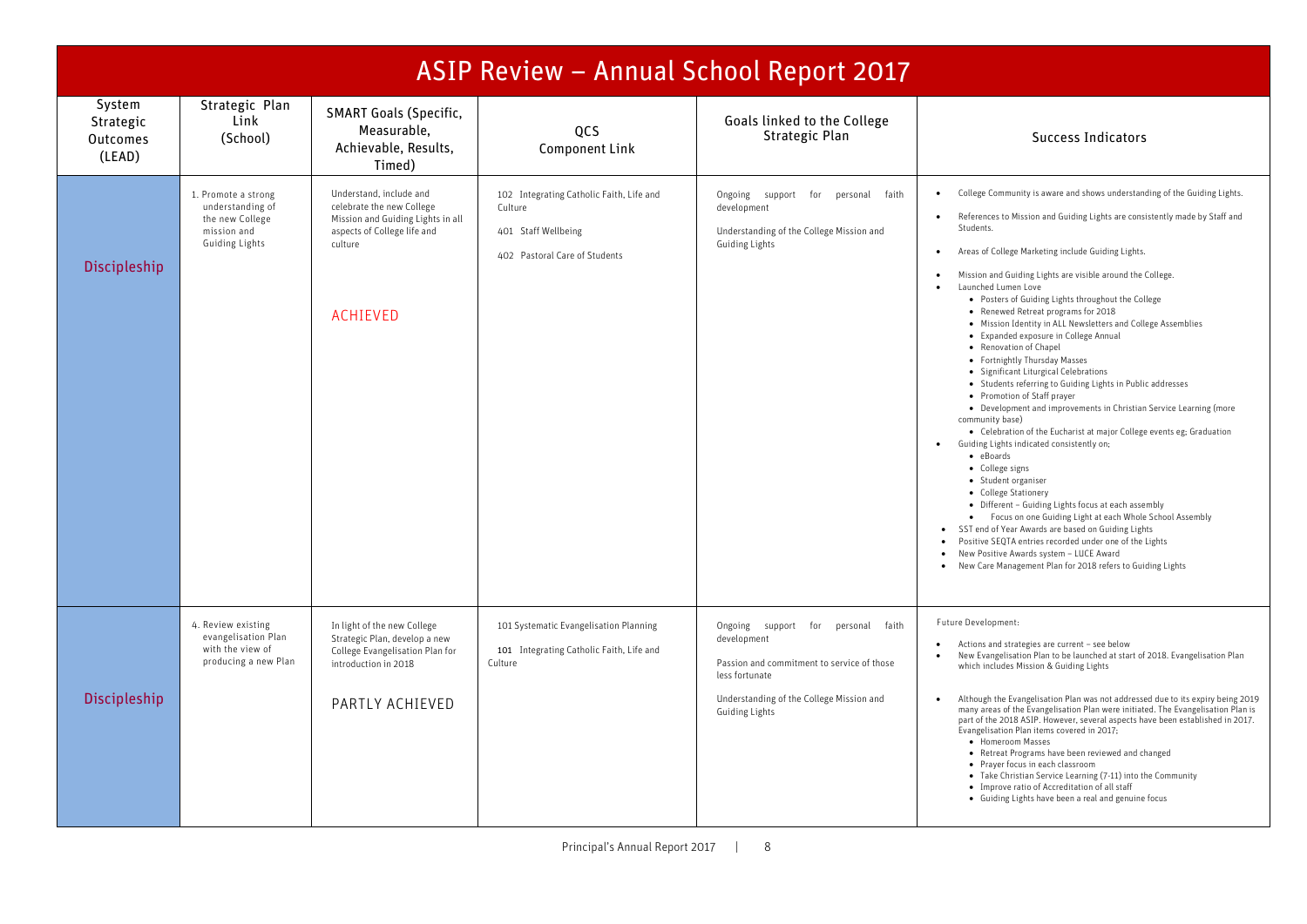## OTHER POINTS OF NOTE:

- 1. ANALYSIS OF YEAR 12 RESULTS 2016
	- Western Australian Certificate of Education (WACE)

Lumen Christi College:

- 129 Full time and eligible Year 12 Students
- 93.8% Students achieved their WACE Graduation
	- ⋅ Changes to the WACE requirements in 2016 related to achievement of OLNA
- Australian Tertiary Admissions Rank (ATAR)
	- 143 Schools were registered as having students completing ATAR courses.

Lumen Christi College:

- 58 Students (45%) generated an ATAR
- Median ATAR was 74% (ranks 91 of 143 schools)

Our Individual Students ATAR:

- 4 Students achieved an ATAR score above 90 One student qualified for College Academic Honours
- 15 Students achieved an ATAR score between 80 90
- 9 Students achieved an ATAR score between 75 80
- Vocational Education and Training (VET)
	- 164 Schools were registered as having students completing VET courses.

Lumen Christi College:

- 69 Students (54%) achieved a Certificate II or higher was: One student qualified for College Academic Honours
- In analysing these results, some positives should be highlighted;
	- The Median ATAR score improved from the previous year as did our ranking amongst other schools.
	- There was a significant increase in the Median ATAR score for 2016 (74%) from the previous year (69.85%).
	- Some individual Student ATAR results were very good and reflected their effort. It was pleasing to see one of our ATAR students achieve College Academic Honours.
	- However, there is still room for improvement in our overall ATAR performance. A deeper analysis of the ATAR performance within Learning Areas (and respective Courses) has begun.
	- The VET program continues to produce very pleasing results. As a College that offers a comprehensive suite of Certificate Courses (from Cert. 2 – Cert. 4; and the respective Vet@Lumen and Vet@TAFE options), the success of our Students completing appropriate VET Courses and progressing onto chosen pathways should be acknowledged and celebrated.
	- It was pleasing to see one of our VET students achieve College Academic Honours and achieve a SCASA Award for Excellence in VET.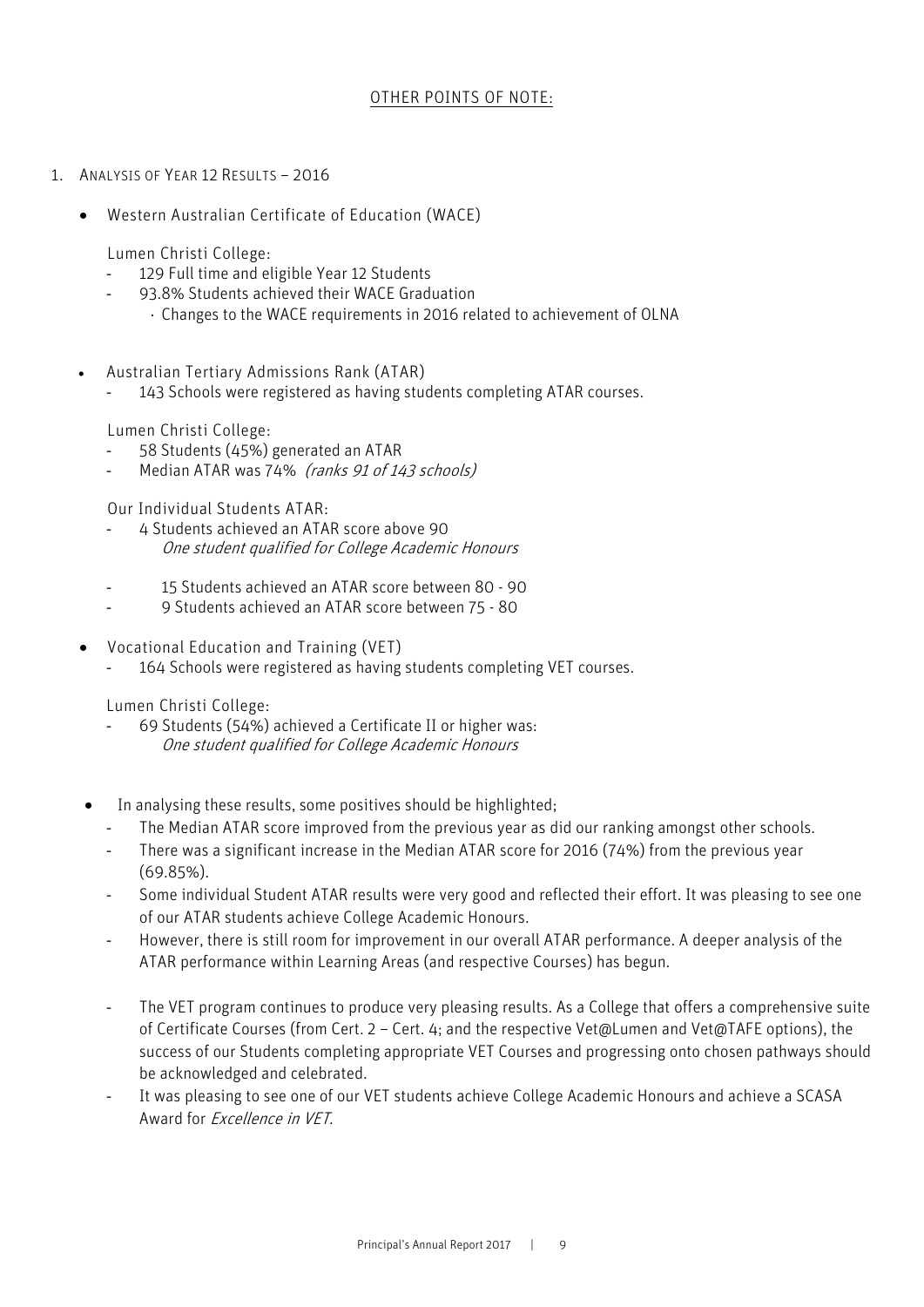## Historic - Year 12 ATAR Results

| Year | No. of Students | % achieving WACE | <b>Median ATAR</b> | <b>LCC Ranking / schools</b> |
|------|-----------------|------------------|--------------------|------------------------------|
|      |                 |                  |                    |                              |
| 2010 | 146             | 97.2             | 64.8               | 108/124                      |
|      |                 |                  |                    |                              |
| 2011 | 152             | 96.4             | 66.5               | 106/126                      |
|      |                 |                  |                    |                              |
| 2012 | 136             | 98.6             | 68.3               | 94/134                       |
|      |                 |                  |                    |                              |
| 2013 | 148             | 99.3             | 68.8               | 110/136                      |
|      |                 |                  |                    |                              |
| 2014 | 76              | 100              | 65.5               | 111/127                      |
|      |                 |                  |                    |                              |
| 2015 | 172             | 98.8             | 69.85              | 101/140                      |
|      |                 |                  |                    |                              |
| 2016 | 129             | 93.8 $*$         | 74                 | 91/143                       |

- An examination of this historic data in 2014/2015 identified that many Students had been choosing the wrong courses and limiting their opportunities for achievement.
- Immediate changes were implemented and a more thorough process for Course Selection was introduced in 2015. This involved every student and their parents participating in Course Counselling interview/s in which Student data and course data were explored with a view to making more informed Course choices.
- The result has been a significant shift in the ratio of Students choosing the ATAR Pathway compared to the General Pathways (as shown below). This ratio is more reflective of other testing data completed by our Students in lower school (NAPLAN, MYAT, OLNA, etc.).
- This has had some effect (limited because of two year pathways) on 2016 pathway choices and may, in part, point to the improved ATAR results in 2016.
- We await 2017 ATAR results (\* WACE changes will affect the analysis).

# Change in ratio of Students in ATAR Pathway versus General Pathway at Year 12

| Year           | No. of Year 12<br><b>Students</b> | ATAR Pathway % | <b>General Pathway %</b> |
|----------------|-----------------------------------|----------------|--------------------------|
| 2012           | 136                               | 65             | 35                       |
| 2013           | 148                               | 66             | 34                       |
| 2014           | 77                                | 62             | 38                       |
| 2015           | 172                               | 58             | 42                       |
| 2016           | 129                               | 46             | 54                       |
| 2017           | 168                               | 44             | 56                       |
| 2018           | 128                               | 51             | 49                       |
| 2019 (@ Yr 11) | 147                               | 42             |                          |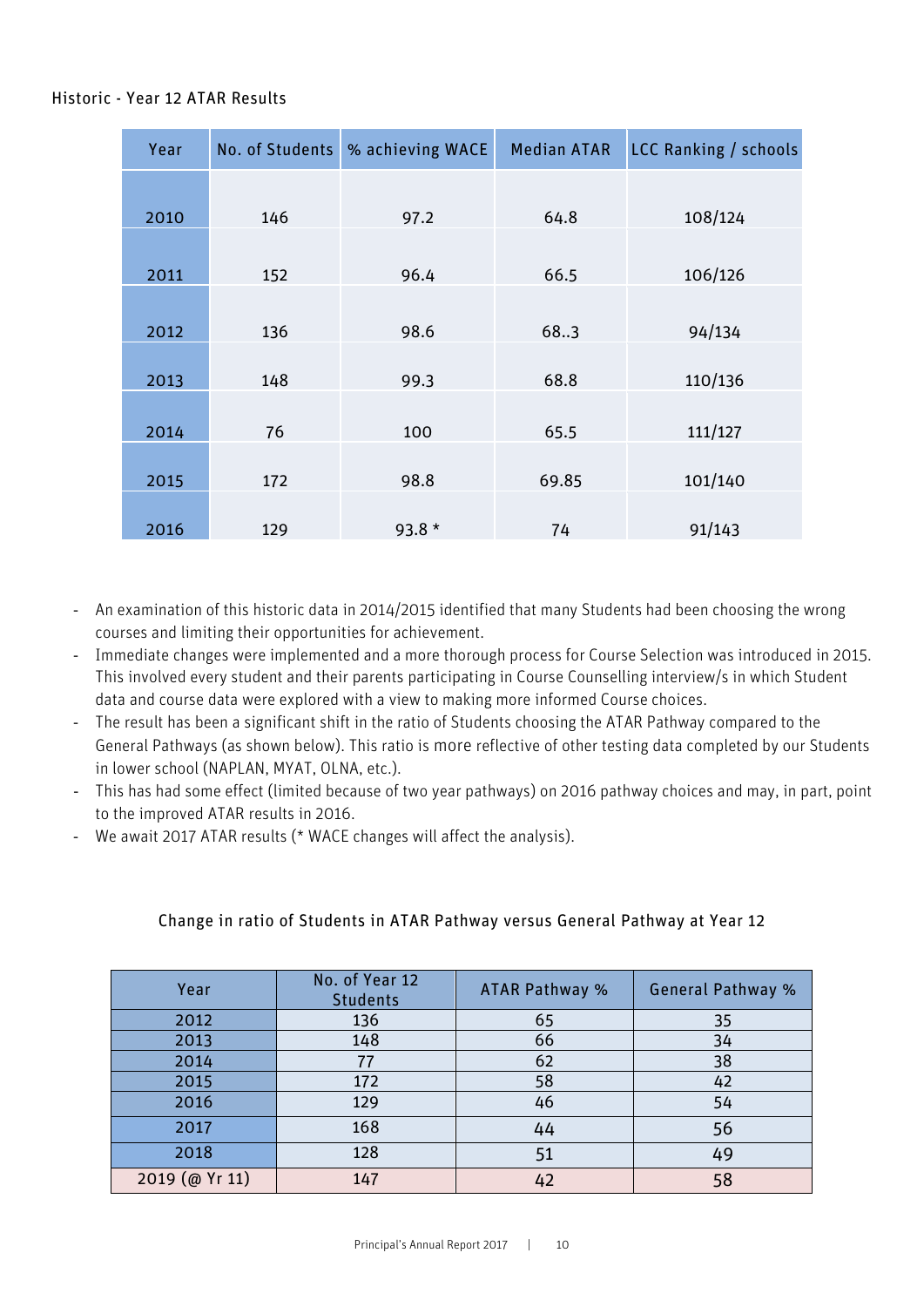

# 2. Staffing

- The College continues to review class structures and timetable combinations with a view to finding increased efficiencies in terms of the ratio of Teaching Staff to Students (this is illustrated in the table below0.
- A continued focus on the Literacy Support classes and our ongoing support of the Learning Support Area (Students with Additional Needs) has affected these ratios in recent years.
- Given the tight fiscal position projected for 2018, some significant staffing reductions were implemented, while maintaining support for the aforementioned programs.

| Year | Teachers (FTE) | <b>Student Numbers</b> | Ratio |
|------|----------------|------------------------|-------|
| 2010 |                |                        | 11.35 |
| 2011 | 75.6           | 871                    | 11.52 |
| 2012 | 75.9           | 904                    | 11.91 |
| 2013 | 72.8           | 891                    | 12.2  |
| 2014 | 72.7           | 873                    | 12.1  |
| 2015 | 76.44          | 997                    | 13.0  |
| 2016 | 81.86          | 990                    | 12.09 |
| 2017 | 81.75          | 990                    | 12.11 |
| 2018 | 78.17          | 990                    | 12.66 |

- As is part of the normal processes in any school, College Staffing has had several changes throughout 2017. This has been due to factors such as Long Service Leave, Parental Leave, Temporary Contracts and Resignations. Some particular aspects of Staffing from 2017 and into 2018 include;
	- The end of temporary Acting role of Keith Gilbert (Deputy Principal); the resignation of Karen Young (Head of H & PE), Mandy Corkill (Head of Learning Support), Louise Branson (Head of House), Ben Shaw (Sports Coordinator).
	- The appointment of;
		- Don Parnell Deputy Principal Teaching and Learning
		- Phillip Oddie HOLA Health and PE
		- Melissa Nibali HOLA Learning Support
		- Jordan Tirli Head of Yagan House
		- Joshua Ainsworth Sports Coordinator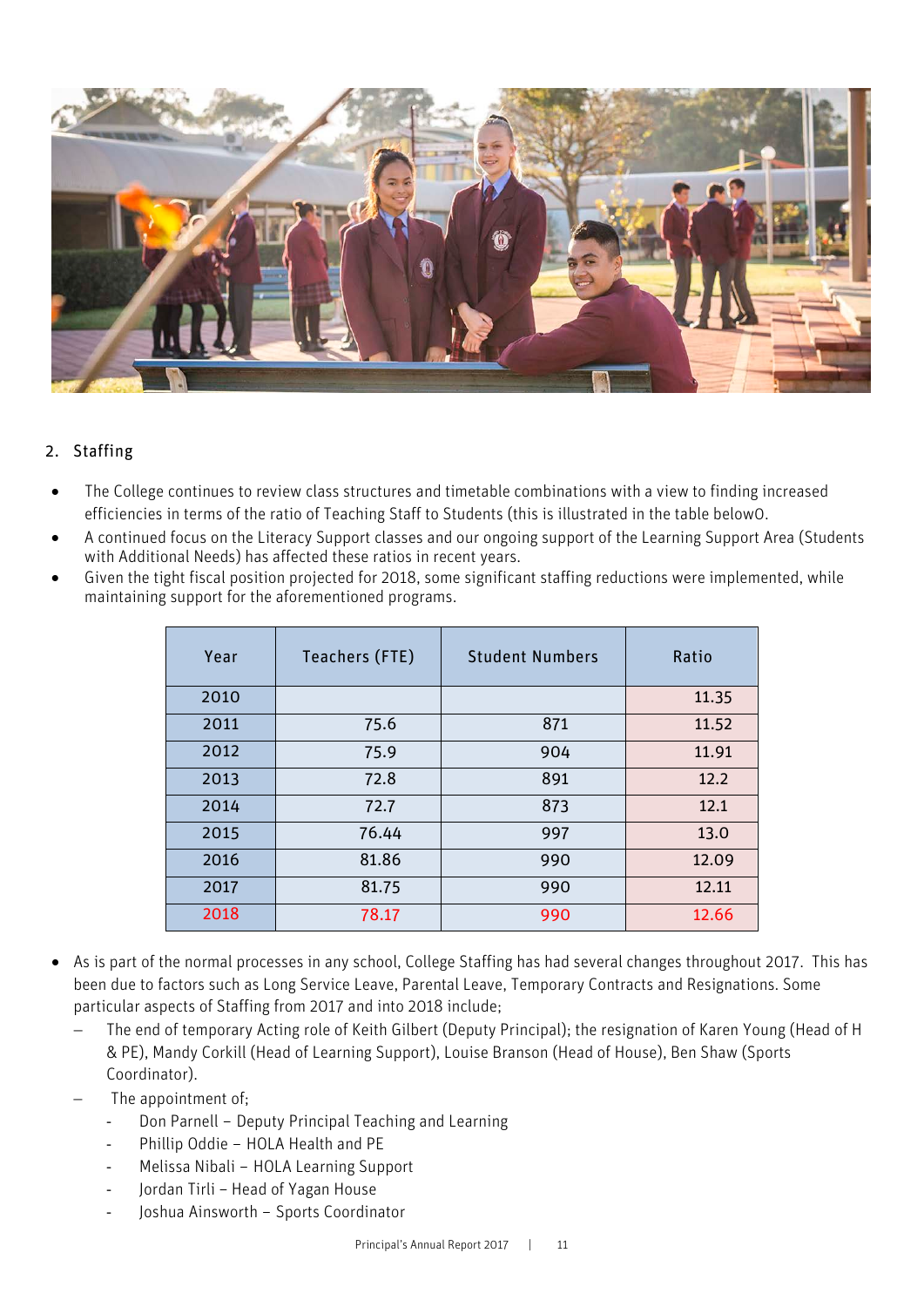## 3. College Events:

|                | <b>School Commenced</b>                  | 1 February (1001 Students @ Census)     |
|----------------|------------------------------------------|-----------------------------------------|
| $\blacksquare$ | <b>College Community Mass</b>            | 19 February (approx.1200 in attendance) |
|                | <b>Harmony Day</b>                       | 22 March                                |
| $\blacksquare$ | Easter Liturgy                           | 6 April                                 |
|                | Mother's Day Liturgy & Breakfast         | 14 May                                  |
|                | Mid - Year Exams                         | May/June                                |
|                | Lumen Day                                | 27 June                                 |
|                | Ski Tour - Melbourne                     | 30 June $-7$ July                       |
|                | <b>Catholic Performing Arts Festival</b> | August (990 Students @ Census)          |
|                | Father's Day Liturgy & Breakfast         | 3 September                             |
|                | <b>Student Leader's Dinner</b>           | 18 September                            |
|                | Lumen Live and Big Gig                   | 21 & 22 September                       |
|                | Japan Tour                               | 22 September - 4 October                |
|                | Year 12 Mock Exams                       | October                                 |
|                | <b>Year 12 Graduation</b>                | $20 - 21$ October                       |
|                | <b>WACE Exams</b>                        | November                                |
|                | Year 7, 2017 Orientation                 | 10 November                             |
|                | <b>Presentation Evenings</b>             | 27 & 28 November                        |
|                | Final day for Students (7-10)            | 8 December                              |
|                |                                          |                                         |

#### 4. Student Numbers:

We began the academic year with 996 Students. Throughout the year we have had a total of 45 Students leave our College (43 in 2015, 70 in 2014, 91 in 2013). An increasing number of our Student departures appear to be related to financial concerns related to employment re-locations and the economic downturn. Throughout the year, we have had a total of 56 Students commence at the College. We conclude the year with a current Census figure of 982 Students @ November 2017.

We are not quite fully subscribed with our expected numbers of Year 7 Student enrolments commencing at the start of next year. However, a continued trend of Students commencing in Year 10 and Year 11 (for greater pathways opportunities) has meant that we are confident that we will commence next year with 1000 Students.

|              | 2017<br>Existing<br><b>Students</b> | Expected<br><b>Students</b> | 2018 Waiting<br>to be<br>interviewed | 2018<br>Offered | 2018<br>Accepted<br>Enrolments | Registered<br>Enquiries | Total<br><b>Students</b> | Projected<br>Census<br>2018<br>(% calc.) | Expected<br>Census<br>2018 |
|--------------|-------------------------------------|-----------------------------|--------------------------------------|-----------------|--------------------------------|-------------------------|--------------------------|------------------------------------------|----------------------------|
| <b>Y7</b>    |                                     |                             | $\overline{2}$                       | 2               | 174                            | 2                       | 180                      | 180                                      | 180                        |
| <b>Y8</b>    | 174                                 | $\Omega$                    | $\mathbf 0$                          | 2               | 3                              |                         | 180                      | 180                                      | 179                        |
| Y9           | 182                                 | $\Omega$                    | $\mathbf 0$                          |                 | 2                              | 5                       | 190                      | 186                                      | 188                        |
| Y10          | 185                                 |                             | $\Omega$                             | $\circ$         | 4                              | 5                       | 195                      | 190                                      | 188                        |
| Y11          | 141                                 |                             |                                      |                 | $\Omega$                       | 5                       | 147                      | 142                                      | 140                        |
| Y12          | 128                                 | $\Omega$                    |                                      |                 |                                | $\Omega$                | 128                      | 126                                      | 126                        |
| <b>TOTAL</b> | 810                                 | 2                           | 2                                    | 5               | 183                            | 18                      | 1020                     | 1004                                     | 1001                       |

#### PROJECTED ENROLMENTS FOR 2018 AS @ 20/11/2017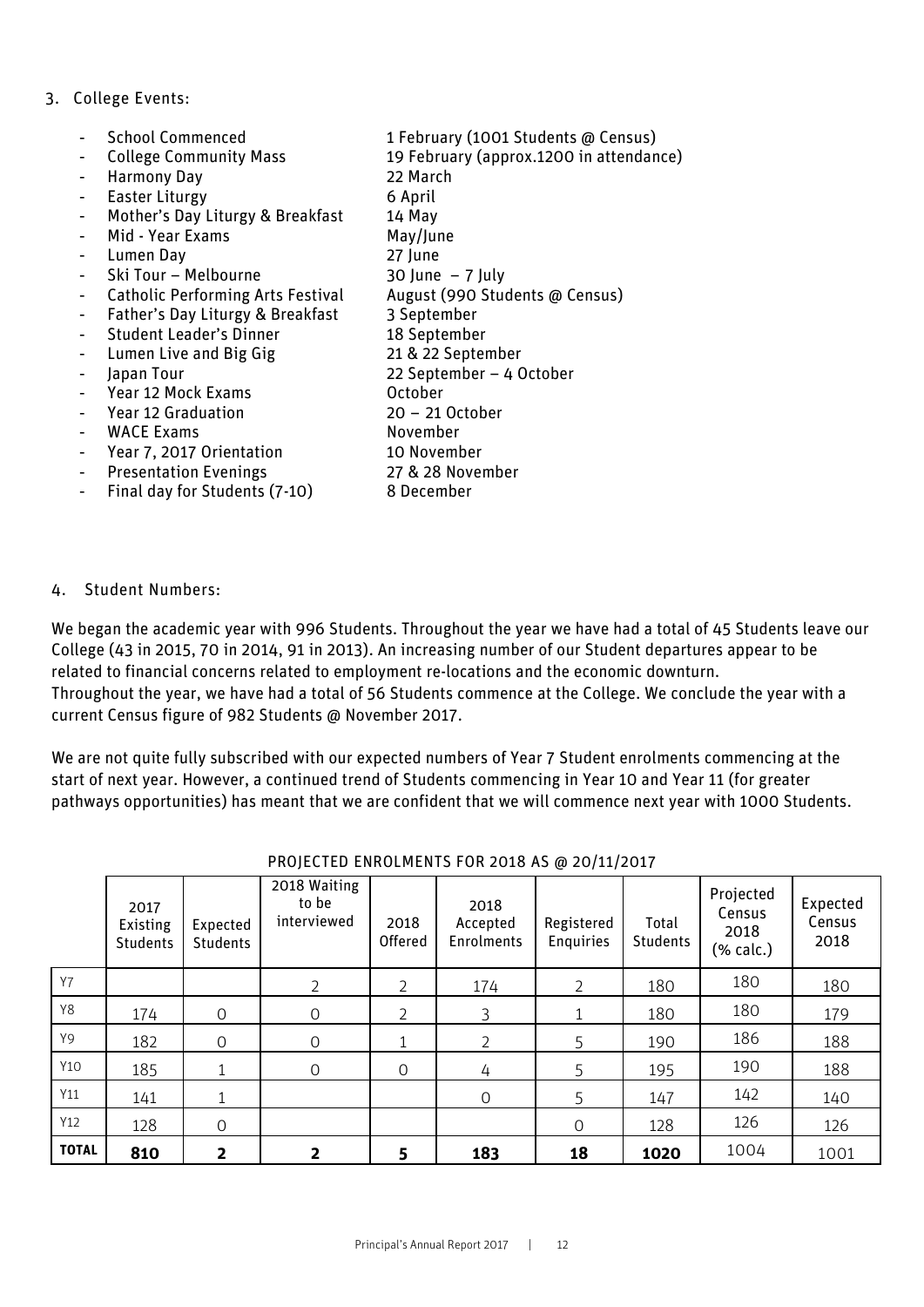

# 5. Campus:

- The five-year External Painting Contract with Programmed Maintenance continues in 2017 (second year).
- AV and sound upgrades to the college Chapel completed.
- A Facilities Hire Manager was appointed for 2017. This has allowed the College to seek and be granted new compliance and certification for the PAC and Sports Centre (these were long overdue!). Initial investment was required to attend to some important improvements and upgrades
	- It is expected that the income generated from facilities Hire will continue to grow in the coming years. A Facilities Maintenance and Upgrade Plan will need to be developed.
- CCI (Insurance) have now began investigations into the state of the Senior Transition Building (G Centre). Specifically, the constant cracking and subsidence of foundations are being investigated through a team of independent Engineers and Building Consultants. Reports are due in December 2017.
- Work of repairing the Manual Arts Office and Preparation Area are scheduled for January 2018.
- A one-year Turf Maintenance Program has been negotiated with Programmed Maintenance for 2018.
- Minor Library upgrades (removal of redundant gas heaters, painting, new carpet, upgrade to service area) has already commenced with a view to completion in January 2018.
- Upgrades to vehicle access paths in and around the grounds, Dam and Sports Centre have been completed.
- Upgrades and improvement of facilities to the Canteen have been completed as associated to a Special Purpose Grant.

## College CDP (2016 – 2020)

## Stage 3:

- a) Re-design of the College Administration Block
	- This commenced in January 2017 and was completed in early February 2017 for the commencement of the Academic Year.
	- − The Defect Period closes in January 2018. All defects have been addressed.
	- This has delivered a more welcoming and spacious entrance and Reception Area, and a more functioning Administrative Space.
- b) Re-surface Entrance 1 (Station street) and Improvement to College Entrance
	- The re-surfacing of the driveway entrance and car parks was completed by April 2017.
	- The series of drainage ponds were found to be inadequate during heavy rainfall periods in July. As a result, a further drainage solution was competed in August and appears to have resolved these issues.
	- The landscaping of the administration/Reception commenced in November 2017 and is expected to be complete by February 2018. Unplanned delays in this project have been frustrating.
	- Further planting will take place in the seasonal winter months.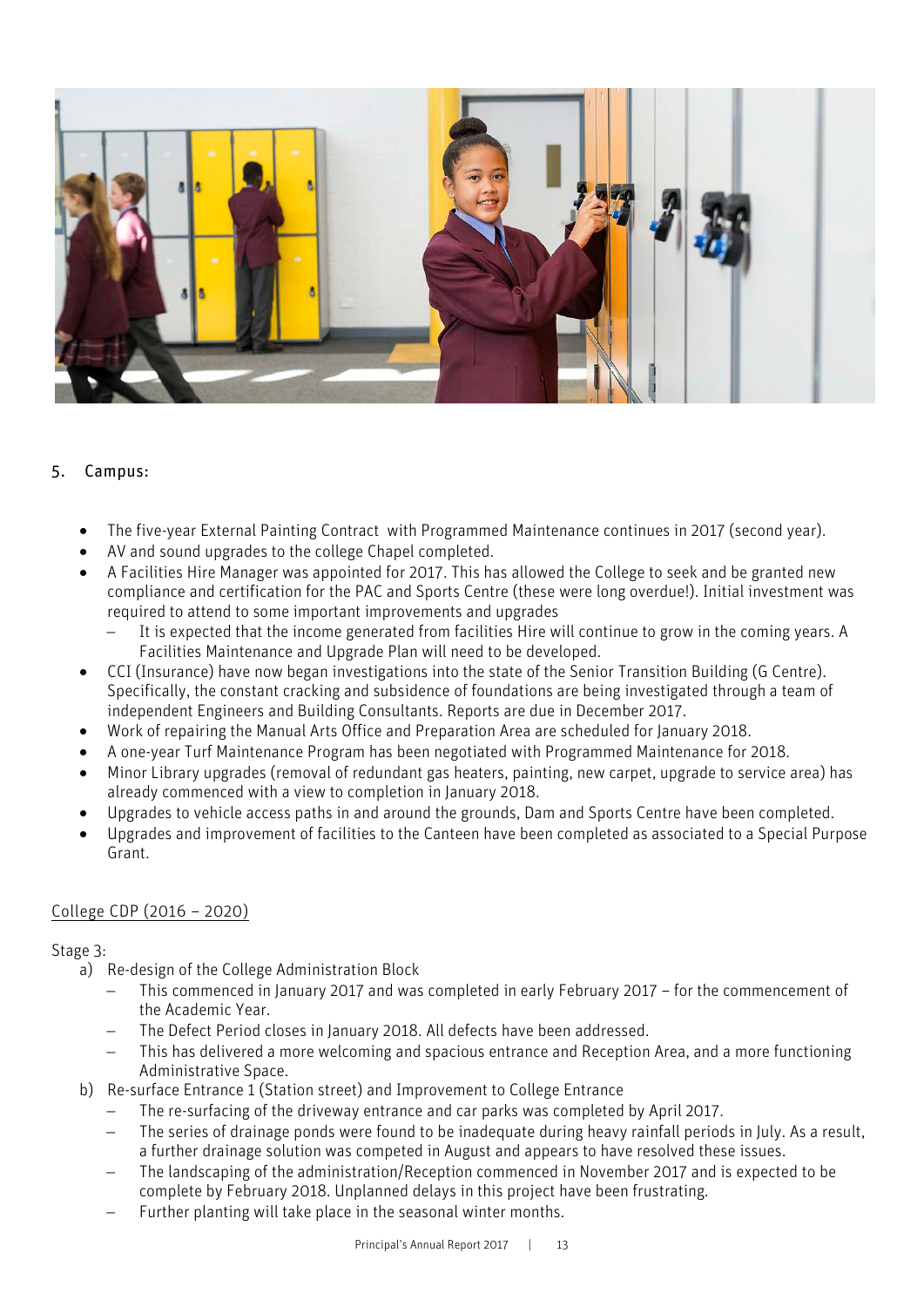- c) Refurbish B and C Blocks
	- − Work commenced on C Block in November 2017 and practical completion occurred at the start of July 2018. Students and staff began full use of the rooms on 24 July 2017.
	- The Defect Period closes in July 2018. Most defects have been addressed.
	- − Work commenced on B Block in July 2017 and is on schedule for practical completion on 15 January 2018. Students and staff are expected to fully utilise the facilities for the commencement of the 2018 Academic Year.
	- The Defect Period closes in January 2019.
- Other aspects of the College CDP (2016 2020) will need to be examined in light of Stage 3 completions.



## 2018 – A VIEW TO NEXT YEAR:

The College Strategic Plan 2017 – 2020 will continue to guide the planning and school improvement initiatives for the next few years. This plan emerged from a long process of consultation and discussion with all stakeholders within our College Community and the process requires a thorough review of previous ASIP documents.

Using the four key elements established by CECWA; Learning, Engagement, Accountability (Stewardship) and Discipleship (LEAD) – the Strategic Plan outlines the College's strategic priorities for the period 2017 – 2020; and the outcomes against which future performance will be measured. Twenty Five (25) 'Strategies to Achieve' have been established as part of the Plan.

Once again, as part of the CEWA Quality Catholic Schools initiatives for sustained school improvement, a view to next year will be reflective of the initial strategies set out as part of the Annual School Improvement Plan (ASIP) for 2018. The various Middle Management (LTT, SST and CMT) and Senior Management Groups (ELT) within the College have embarked on prioritising the initial Strategies for 2018 – as part of the College Strategic Plan.

While respective strategies, processes, timelines and resources are still being planned for, the 2018 ASIP Plan sets out a clear agenda for school improvement. Next year certainly looms as being a busy, but very exciting year, with a continued focus on the learning and the teaching process.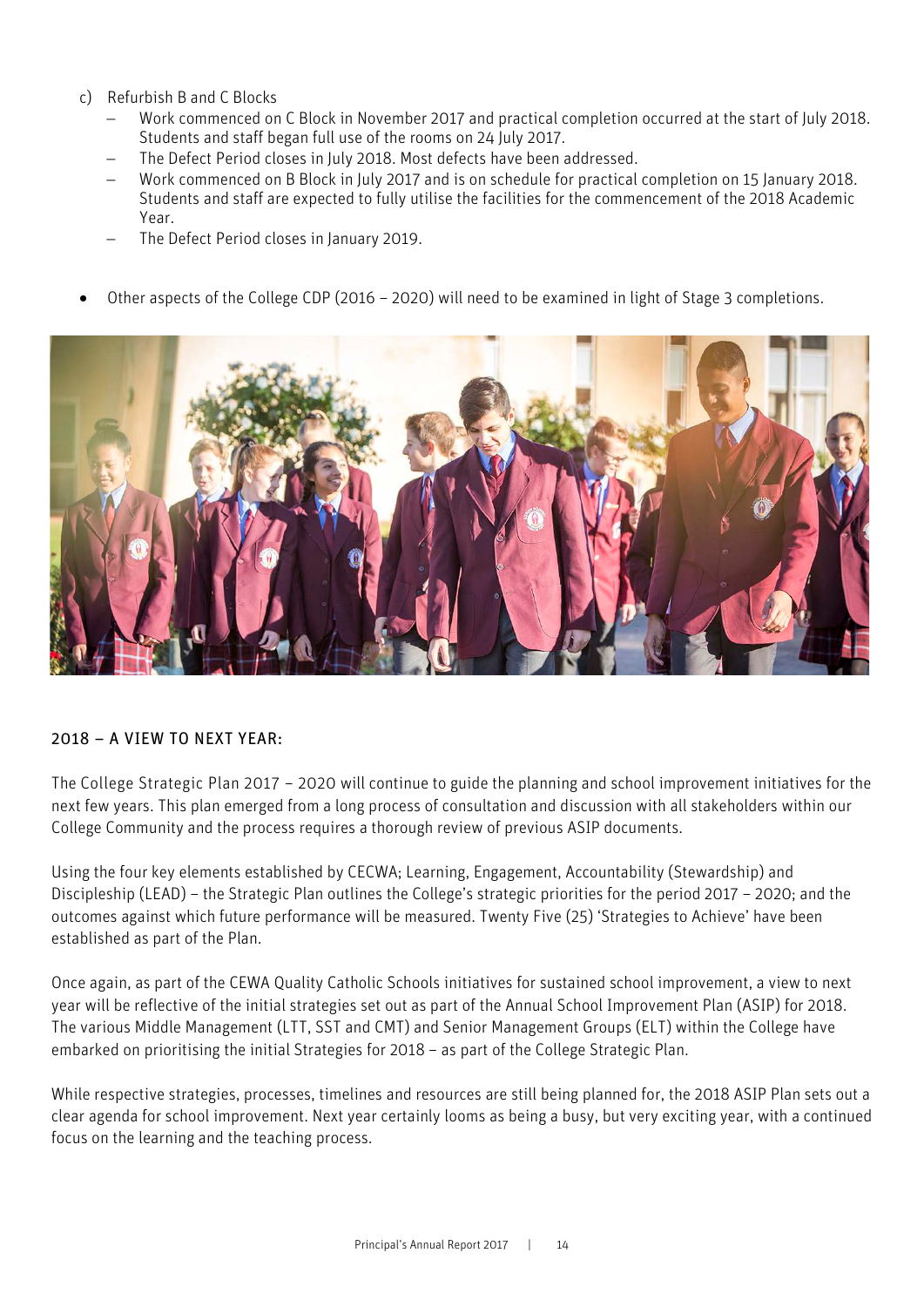# **College Strategic Plan (2017 – 2020) Annual Goals**

|                | <b>Strategic Goals</b>                                                                                                                                                                                   | 2017<br><b>ASIP</b>         | 2018<br><b>ASIP</b>        | 2019<br><b>ASIP</b>  | 2020<br><b>ASIP</b> |
|----------------|----------------------------------------------------------------------------------------------------------------------------------------------------------------------------------------------------------|-----------------------------|----------------------------|----------------------|---------------------|
|                | Learning:                                                                                                                                                                                                |                             |                            |                      |                     |
| 1              | Use Student data to identify learning issues as early as possible.                                                                                                                                       | Yes -<br>Complete           |                            |                      |                     |
| $\overline{2}$ | Establish intervention programs to meet individual student need - support programs for<br>Students experiencing difficulty and extension programs for high achieving Students.                           | YES-<br>largely<br>complete | Continue<br>(DP/KG)        |                      |                     |
| 3              | Implement a consistent school-wide approach to the teaching of Literacy and Numeracy.                                                                                                                    |                             |                            |                      |                     |
| 4              | Expand use of problem solving strategies and critical thinking techniques in the Year 7<br>to 9 learning program.                                                                                        |                             | (DP)                       |                      |                     |
| 5              | Increase the opportunities for collaboration and creative thought in the Year 7 to 9<br>learning program.                                                                                                |                             |                            | $\star$              |                     |
| 6              | Establish a consistent school-wide approach to increasing the resiliency of Students and<br>their level of confidence in their ability to learn.                                                         | Yes -<br>Complete           |                            |                      |                     |
| 7              | Establish a consistent school-wide structure and intensity for the delivery of lessons in<br>Year 10 to 12.                                                                                              |                             |                            | $\star$              |                     |
| 8              | Review the College calendar of events and the timetable to minimise interruptions and<br>maximise the time available for teaching.                                                                       |                             | *Commence<br>d 2017 (SH)   |                      |                     |
|                | Engagement:                                                                                                                                                                                              |                             |                            |                      |                     |
| $\mathbf{1}$   | Enable and support increased opportunities for the professional growth of Staff.                                                                                                                         |                             |                            |                      |                     |
| $\overline{2}$ | Provide time and structured opportunities for teaching Staff to evaluate the<br>effectiveness of their teaching, receive constructive feedback and use this feedback to<br>make adjustments to practice. | N <sub>O</sub>              | (DP and SH)                |                      |                     |
| 3              | Provide time and structured opportunities to recognise effective practice and share<br>these more broadly with colleagues.                                                                               | * IN PART                   | (DP and SH)                |                      |                     |
| 4              | Develop middle leaders in the College to model, lead and support their colleagues in<br>striving for personal excellence in their teaching practice.                                                     |                             |                            |                      |                     |
| 5              | Increase Staff use of technology that raises Parental engagement in their child's learning<br>and understanding of their academic progress.                                                              |                             |                            | * DP & Pete<br>Brown |                     |
| 6              | Establish Parent forums on topics linking to their needs, through the Parents & Friends<br>Association.                                                                                                  |                             |                            | $\star$              |                     |
| $\overline{7}$ | Provide opportunities for Parents and alumni to become and remain active members of<br>the College Community.                                                                                            |                             |                            |                      |                     |
|                | Stewardship:                                                                                                                                                                                             |                             |                            |                      |                     |
| 1              | Prioritise within annual budgets the foci in this plan - meeting individual Student needs,<br>Literacy and Numeracy intervention, Staff professional learning and ongoing<br>development of Staff.       |                             | *Commence<br>$d$ 2017 (DO) |                      |                     |
| 2              | Develop a plan to increase Community knowledge of the strengths and achievements of<br>the College.                                                                                                      |                             |                            |                      |                     |
| 3              | Hold exit interviews to obtain feedback on where the College is not achieving the<br>desired outcomes articulated in this plan.                                                                          | NO.                         | (DO and NM)                |                      |                     |
| 4              | Plan for continued upgrades to classrooms, grounds and Staff facilities ensuring spaces<br>are contemporary, attractive and conducive to learning.                                                       | Yes -<br>Complete           |                            |                      |                     |
|                | Discipleship:                                                                                                                                                                                            |                             |                            |                      |                     |
| 1              | Promote a strong understanding of the College mission and Guiding Lights.                                                                                                                                | $Yes -$<br>Complete         |                            |                      |                     |
| $\overline{2}$ | Review and revitalise retreat programs for Students and Staff.                                                                                                                                           |                             | *Commence<br>d 2017 (SV)   |                      |                     |
| 3              | Continue to develop opportunities for Students, Staff and Parents to meet the needs of<br>those in the Community through Christian Service.                                                              |                             | *Commence<br>d 2017 (SV)   |                      |                     |
| 4              | Review and enact the College Evangelisation Plan.                                                                                                                                                        |                             | (SV)                       |                      |                     |
| 5              | Increase outreach to the various multicultural groups in the Community.                                                                                                                                  |                             |                            |                      |                     |
| 6              | Promote the strengths of Lumen Christi College as the 'first choice' for secondary<br>education in the region.                                                                                           |                             |                            |                      |                     |